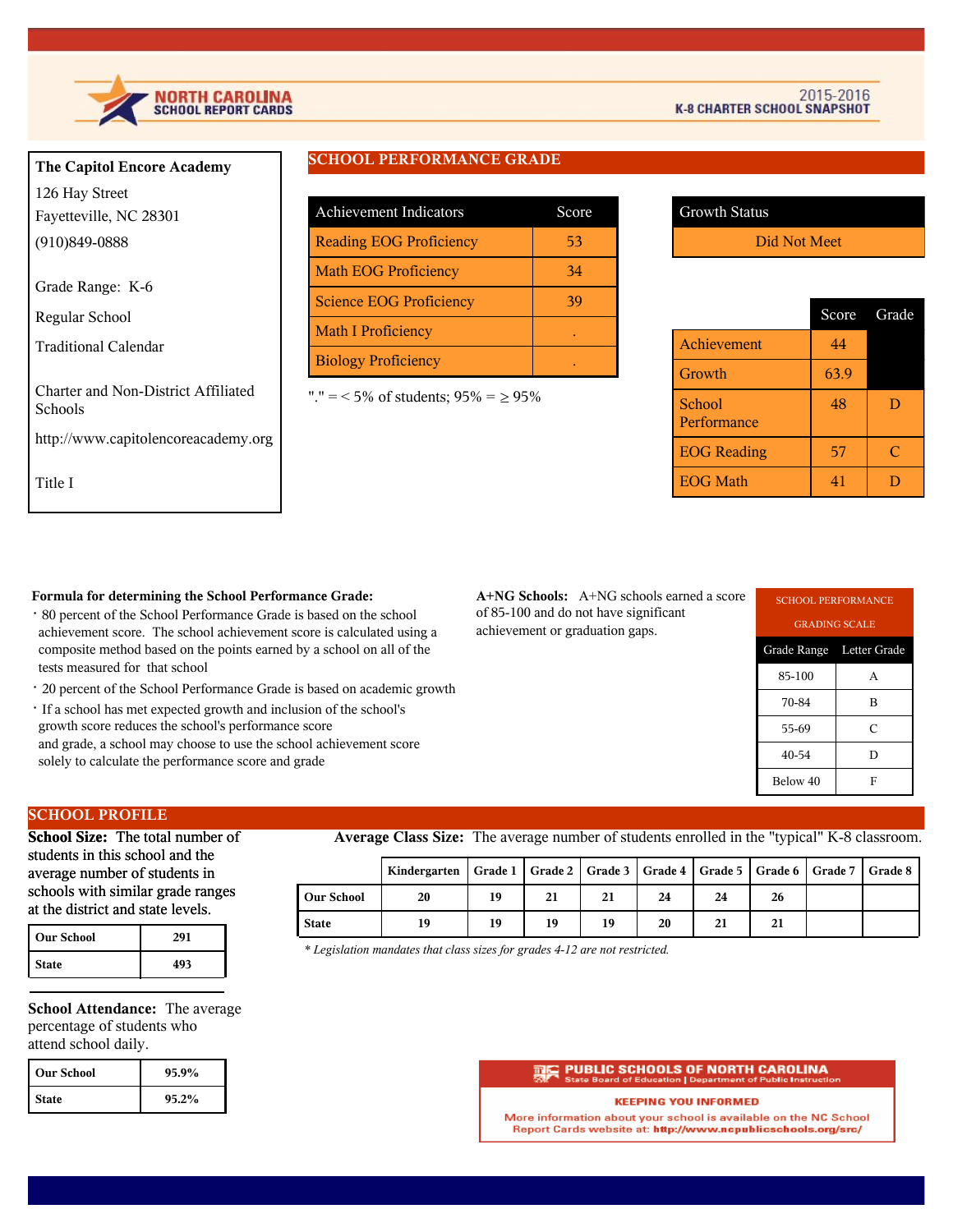### **SCHOOL PERFORMANCE**

**Performance of Students on the NC End-of-Grade Tests:** Percentage of Students at **Level 1** ( **Limited Command** of knowledge and skills)

| LEVEL 1           | Reading | Math  | <b>Science</b> |
|-------------------|---------|-------|----------------|
| <b>Our School</b> | 23.3%   | 30.8% | 21.7%          |
| <b>State</b>      | 21.6%   | 24.0% | 14.0%          |

 $N/A = 5\%$  of students;  $95\% = \ge 95\%$ 

**Performance of Students on the NC End-of-Grade Tests:** Percentage of Students at **Level 2** ( **Partial Command** of knowledge and skills)

| LEVEL 2           | Reading | Math  | <b>Science</b> |
|-------------------|---------|-------|----------------|
| <b>Our School</b> | 23.3%   | 34.9% | 39.1%          |
| <b>State</b>      | 21.5%   | 21.3% | 13.3%          |

 $N/A = 5\%$  of students;  $95\% = \geq 95\%$ 

**Performance of Students on the NC End-of-Grade Tests:** Percentage of Students at **Level 3** ( **Sufficient Command** of knowledge and skills) *Students performing at Level 3 are performing at grade level.*

| LEVEL 3           | Reading | Math    | <b>Science</b> |
|-------------------|---------|---------|----------------|
| <b>Our School</b> | 8.2%    | 8.2%    | $8.7\%$        |
| <b>State</b>      | 11.2%   | $7.7\%$ | $9.6\%$        |

 $N/A = 5\%$  of students;  $95\% = 95\%$ 

**Performance of Students on the NC End-of-Grade Tests:** Percentage of Students at **Level 4** ( **Solid Command** of knowledge and skills) *Students scoring at Level 4 meet NC Standard for College-and Career-Readiness and are performing at or above grade level.*

| LEVEL 4           | Reading | Math  | <b>Science</b> |
|-------------------|---------|-------|----------------|
| <b>Our School</b> | 37.0%   | 21.9% | 26.1%          |
| <b>State</b>      | 34.5%   | 29.4% | 42.1%          |

 $N/A = 5\%$  of students;  $95\% = \ge 95\%$ 

**Performance of Students on the NC End-of-Grade Tests:** Percentage of Students at **Level 5** ( **Superior Command** of knowledge and skills) *Students scoring at Level 5 meet NC Standard for College-and Career-Readiness and are performing at or above grade level.*

| LEVEL 5           | Reading | Math     | <b>Science</b> |
|-------------------|---------|----------|----------------|
| <b>Our School</b> | 8.2%    | N/A      | N/A            |
| <b>State</b>      | 11.3%   | $17.6\%$ | 21.0%          |

 $N/A = 5\%$  of students;  $95\% = \ge 95\%$ 

# **FIVE ACHIEVEMENT LEVELS**

**LEVEL 1: Limited Command** of knowledge and skills

- Performing At or Above Grade Level: NO
- Meets N.C. Standard for College-and Career-Readiness: NO

#### **LEVEL 2: Partial Command** of knowledge and skills

- Performing At or Above Grade Level: NO
- Meets N.C. Standard for College-and Career-Readiness: NO

**LEVEL 3: Sufficient Command** of knowledge and skills

- Performing At or Above Grade Level: YES
- Meets N.C. Standard for College-and Career-Readiness: NO

### **LEVEL 4: Solid Command** of knowledge and skills

- Performing At or Above Grade Level: YES
- Meets N.C. Standard for College-and Career-Readiness: YES

#### **LEVEL 5: Superior Command** of knowledge and skills

- Performing At or Above Grade Level: YES
- Meets N.C. Standard for College-and Career-Readiness: YES

# **What does this achievement level number mean?**

Students scoring at Levels 1 and 2 will likely need additional help next year to succeed in that subject area. Students scoring at Level 3 are considered proficient for that grade level or course, but may still need some targeted help in the next grade or course. Students scoring at Levels 4 and 5 are ready for the next grade or course, and are also on a path to be prepared for college or a career by the time they graduate.

*The reading and math End-of-Grade tests are administered in grades 3-8. The science End-of-Grade tests are administered in grades 5 and 8 only.*

 $\mathcal{L}_\text{max}$  and  $\mathcal{L}_\text{max}$  and  $\mathcal{L}_\text{max}$  and  $\mathcal{L}_\text{max}$  and  $\mathcal{L}_\text{max}$ 

 $\mathcal{L}_\text{max}$  and the contract of the contract of the contract of the contract of the contract of the contract of the contract of the contract of the contract of the contract of the contract of the contract of the contrac

**Annual Participation Requirements:** Schools are required to test at least 95 percent of their students on assessments administered for accountability. This requirement is for the all students group and for each student group. The minimum number of students needed in a group is 30.

Our school met 8 out of 8 targets.

For more information on participation requirements please go to www.ncpublicschools.org/accountability/reporting.